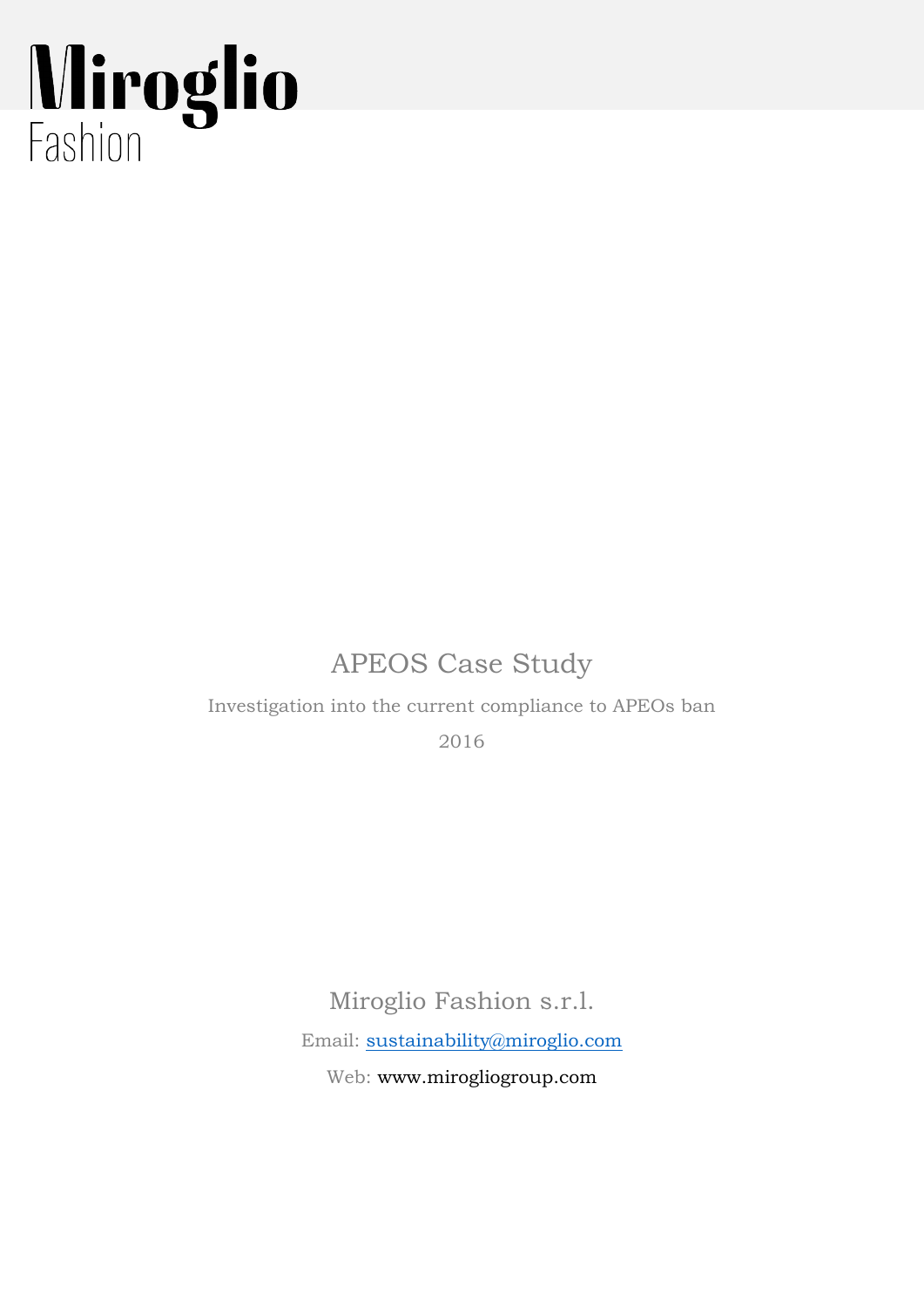By Detox Commitment, Miroglio Fashion committed to erase APEOS from the Supply Chain, either from producing processes and products (raw materials and finished items).

Alkhylphenolic compounds, which contain nonylphenols and octylphenols and the etoxylates - in particular (NPEOs) and (OPEOs), are largely used compounds for their surface-active properties. Alkylphenoletoxylates (APEOs) have been largely used in washing and dying. Since the early '00s, their use has been banned in EU due to their toxicity to water system. In particular, we are talking about molecules whose demolition products coming from industrial water purification are toxic to water life, and they persist into the environment because they do not downgrade easily and they can accumulate in living organisms as long as reaching man through food chain contamination. Their similarity to natural oestrogens can interfere with sexual development of some organisms. In particular, fish can be affected by feminization.

In Europe, commercialization and use of nonylphenoletoxylates in chemical formulations in a concentration greater than 0.1% weight wise is forbidden since 2005 ( Directive 2003/53/EC) and REACH rules forbid its disposal in water.

Miroglio Fashion, which always cares about consumer's health, in 2013, conducted an investigation about bought materials, introducing, on its RSL, voluntary limits more strict that all suppliers have to respect.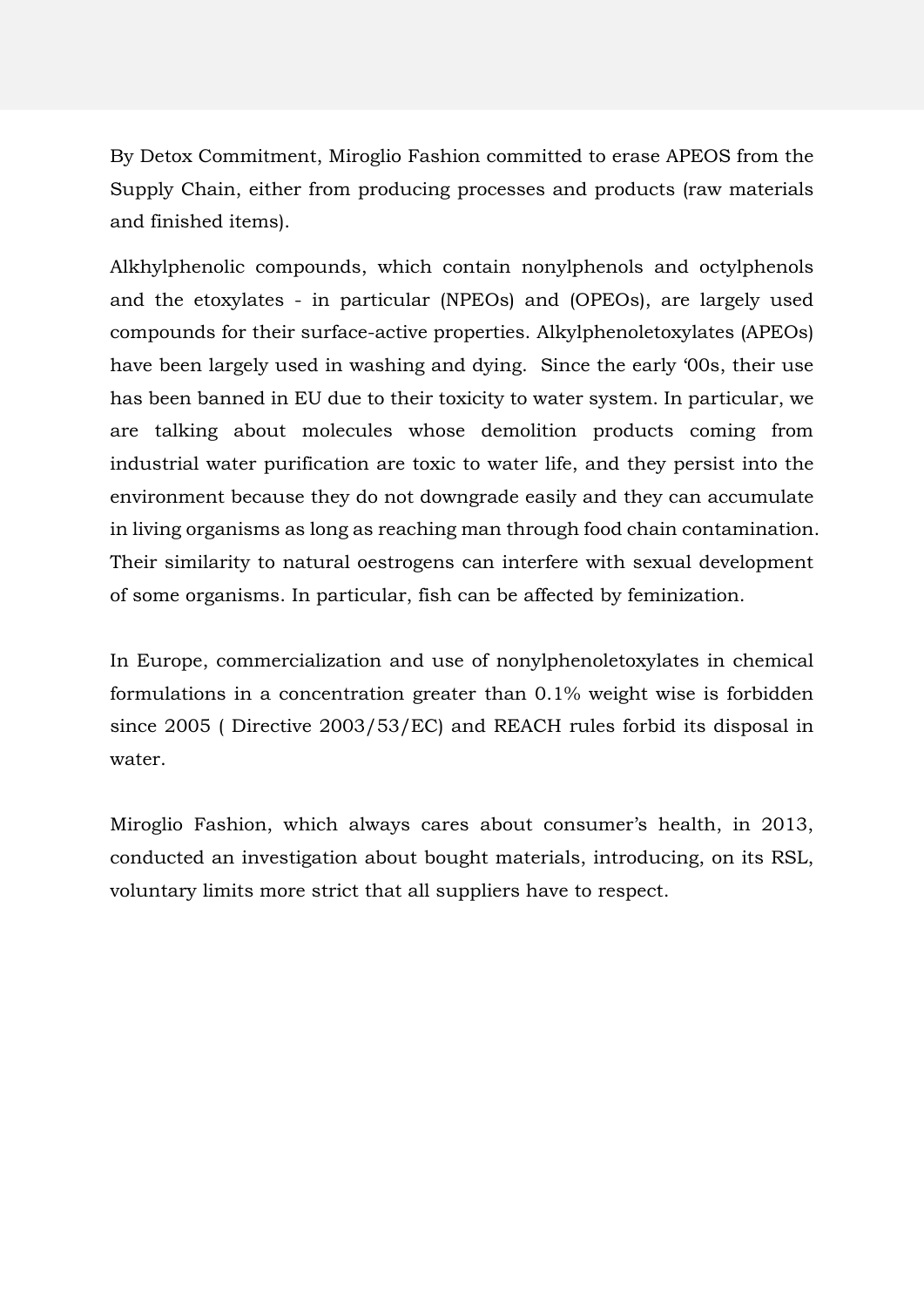## **SCREENING RESULT**

Test reports are done by a certified lab using a method based on a direct determination of APEOS through liquid chromatography-mass spectrometry (LC-MS/MS).

We made a first screening at the end of 2016 after picking 2864 pieces produced in the year as you can observe in *Figure 1*. The amount of fail tests was 1064; consequently, talking in percentage the 37% of the reports showed fail tests. The amount of the tests has increased by 468 from 2015.



*Figure 1 General Analysis 2016*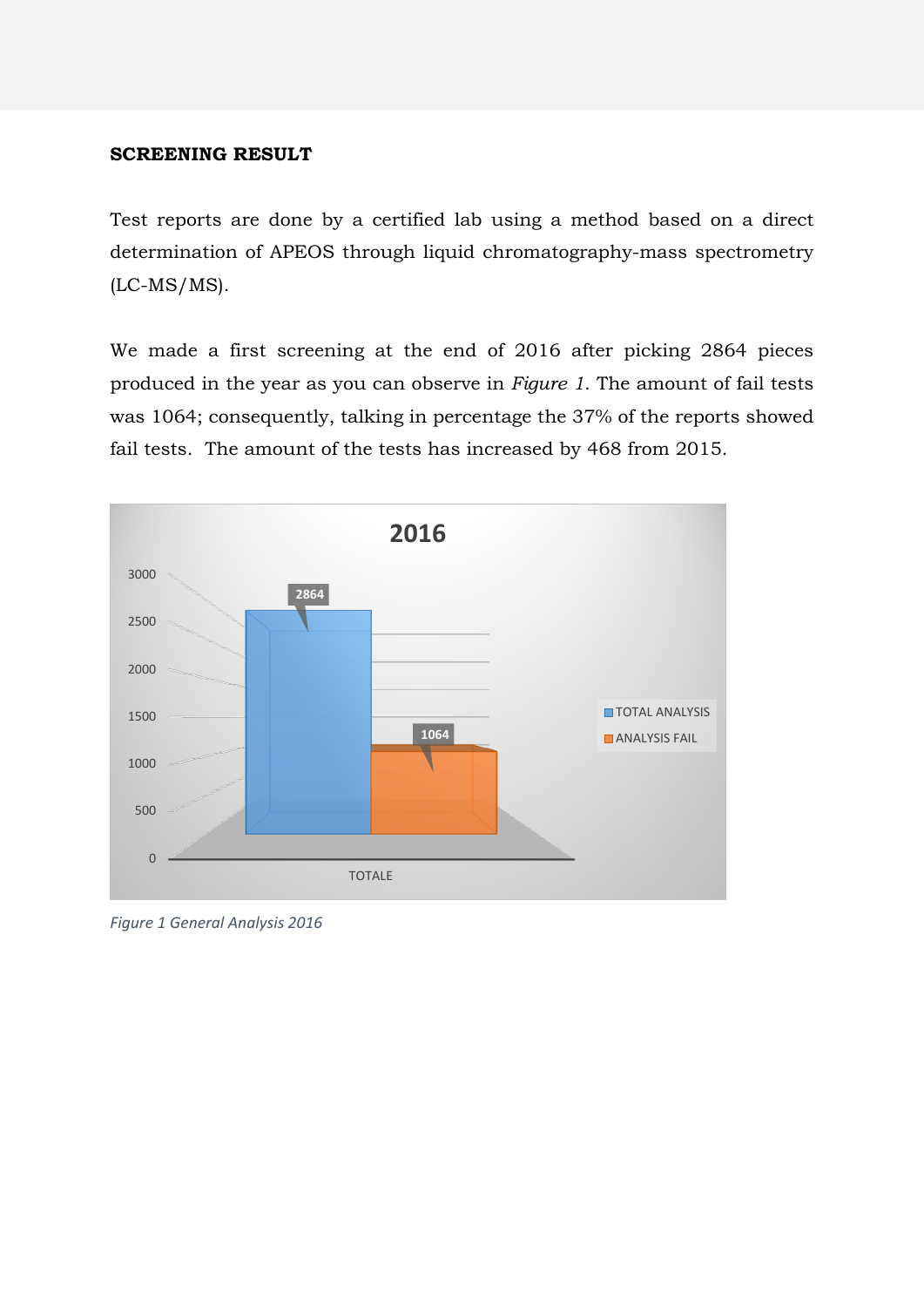*Figure 2* compares the concentration of APEOs in the different fibers. The main fibers are Animals, Synthetic, Fur, Artificial and Vegetable fibers.

The critical situation regarding this assessment can be identified with the animal fibers followed by Fur.

If compared to the year 2015, the animal fiber concentration has improved by 3%, however, the Fur fiber has worst its concentration of APEOs, from 43% in 2015 has reached almost 53%, while the synthetic fibers has lowered its level to 40.6% from 43% in 2015.



*Figure 2 Types of Fibers 2016*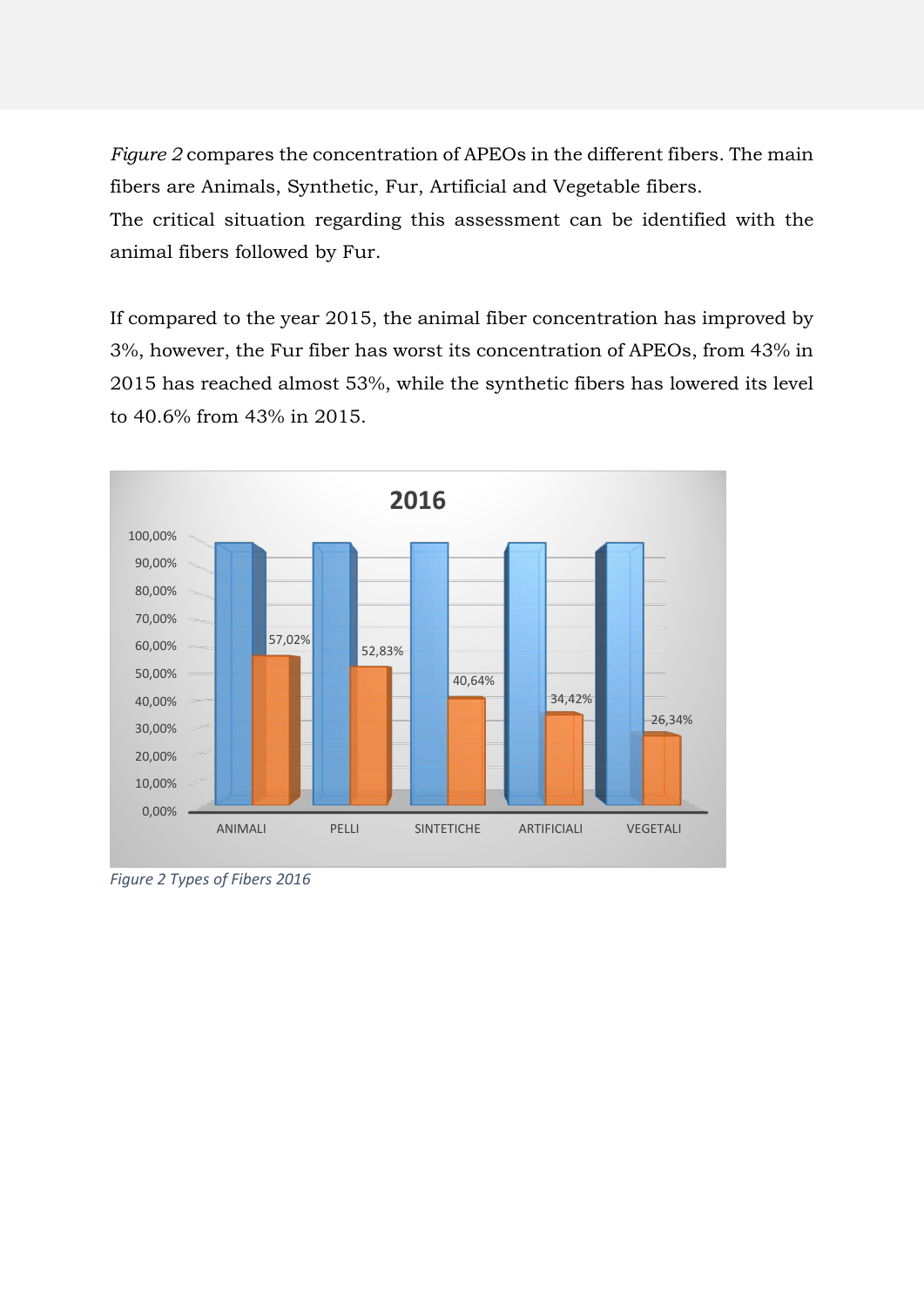In *Figure 3* the APEOs' concentration is identified by country. The following graph lists the countries with highest amount of tests. It can be clrearly observed the percentage of fail tests in each country.

If compared to 2015 there four main countries that show significant resaluts that should be considered in order to improve future tests and also strategies.

- 1. China: even if its tests are still with the highest amount of APEOs concentration, the graph shows an improvement from 60.5% to 49.4%;
- 2. South Corea: presents an improvement from 32.6% in 2015 to 22% compared to 2015.
- 3. Italy: presents a worsening, from 28% in 2015 to 42.8% in 2016;
- 4. Tunisia: presents a worsening, from 25% in 2015 to 42% in 2016.



*Figure 3 APEOs concentration divided by country in 2016*

We are considering, as an acceptance limit, 1 mg/kg APEOS concentration. All the samples having an APEOS concentration greater than that have to be considered as failed.

FAILED percentage is about 37%.